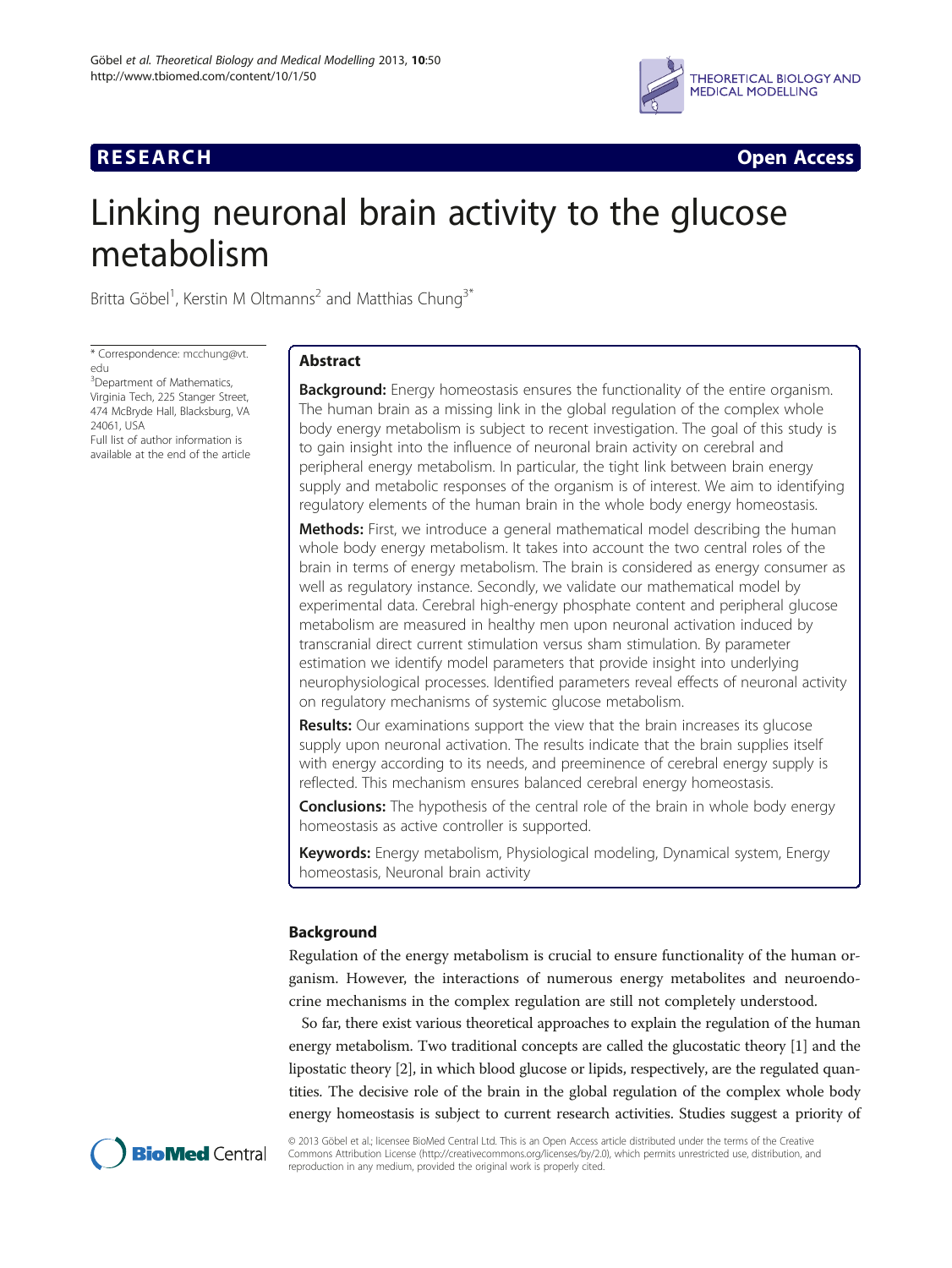cerebral energy supply, while all organs in the organism compete for available energy resources [\[3-7](#page-17-0)].

The "Selfish Brain Theory" provides a new approach to explain the regulation of the human whole body energy metabolism [[8,9\]](#page-17-0). This theory includes regulatory mechanisms of both the glucostatic and the lipostatic theory and extends them by the administrative position of the brain. The brain is not an isolated organ within the organism but, right to the contrary, the superordinate administrative instance within the hierarchy of all organismic processes. Concomitantly, the brain is a heavy energy consumer with an uptake of up to 20% of total glucose on daily average [\[10\]](#page-17-0). According to the Selfish Brain Theory, the brain has two principal mechanisms to provide itself with sufficient energy, on the one hand, the regulation of external food intake and on the other hand, the allocation of intrinsic energy resources from the body periphery. Under conditions of low cerebral energy levels, glucose transport across the blood brain barrier seems elevated as indicated by increased levels of the cerebral high-energy phosphate content [[5\]](#page-17-0). Accordingly, the energy transport into peripheral stores is suppressed. With low blood insulin concentrations, glucose is allocated to the brain since glucose transport across the blood brain barrier, in contrast to peripheral organs and tissues, is mainly insulin-independent.

Hence, identifying control mechanisms of the brain energy homeostasis is a major goal in obtaining a systemic understanding of the human overall energy metabolism and thereby providing insight into pathological regulation [[8\]](#page-17-0). This motivates the investigation of the tight link between neuronal brain activity and systemic metabolic responses of the organism.

In the present study, we aim to gain specific information about the regulatory elements of the human brain in the systemic energy homeostasis. Therefore, we combine mathematical modeling and experimental data. In our novel approach, the integrative behavior of the human whole body energy metabolism is mathematically modeled in a compact dynamical system [\[11,12\]](#page-17-0). This model takes into account the central roles of the brain with respect to the systemic energy homeostasis. That is, the brain is considered as regulatory instance and as energy consumer. Energy fluxes and their control signals, such as glucose fluxes and hormonal signals, are integrated in the dynamical system. The peripheral hormone insulin is regarded not only as local signal but also as key feedback signal to the brain [\[13-15](#page-17-0)]. Hence, in the mathematical model we integrate the competition for energy between brain and body periphery. There exist numerous mathematical models of human glucose metabolism, e.g., [\[16-22\]](#page-17-0). However, in our novel approach we formulate the cerebral energy content in terms of high-energy phosphate levels comprising energy metabolites that emerge from several energy supplying substrates such as glucose and lactate. The novelty of our approach lies in combining a brain centered mathematical model with experimental data of an euglycemic-hyperinsulinemic clamp to reveal systemic information of the brain energy metabolism. Our approach includes a new parameter estimation method to unfold major features of the energy regulation.

A close relation between brain energy homeostasis and systemic glucose metabolism has been suggested several times, e.g., [\[7,23,24](#page-17-0)]. In an experimental study [[25](#page-17-0)], the close link between neuronal brain activity and subsequent metabolic responses of the human organism was for the first time investigated in a human in vivo approach. In order to clarify underlying mechanisms in the context of this experimental study, we solve the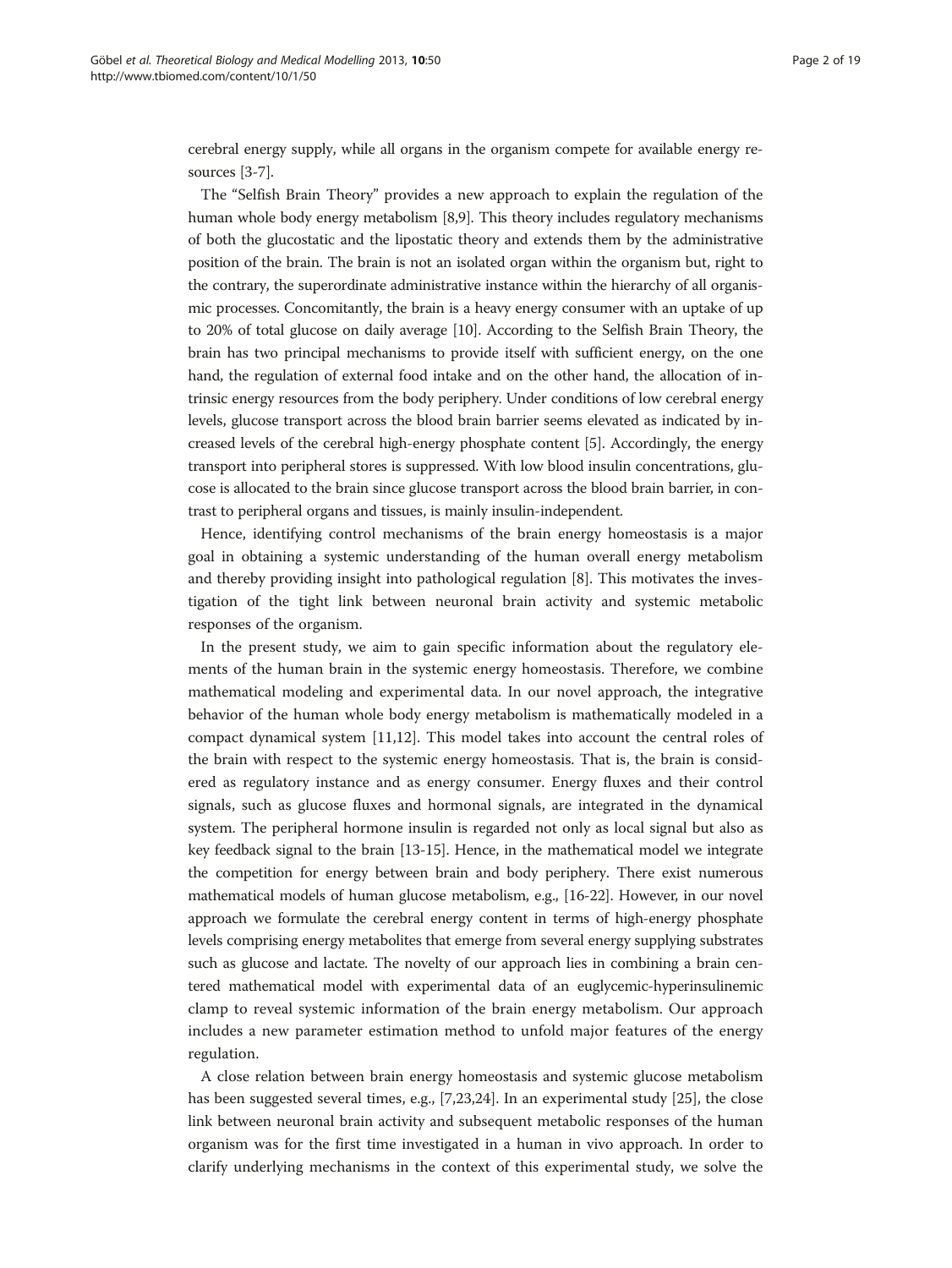<span id="page-2-0"></span>inverse problem and identify model parameters of the dynamical system. Thereby, we aim to gain specific information about the relationship between neuronal brain activity, cerebral energy homeostasis, and peripheral metabolism.

In the following Material and methods section, we describe the experimental study in Experimental study section and introduce the mathematical model in [Brain-centered](#page-4-0) [energy metabolism model](#page-4-0) section. Parameter estimation methods are presented in [Parameter identification](#page-6-0) section and [Parameter identification setup](#page-8-0) section. Results of the parameter identification are investigated in [Results](#page-15-0) section. We close with a discussion and a brief outlook in [Conclusions](#page-15-0) section.

# Material and methods

# Experimental study

The goal of our experimental study is to investigate the close link between neuronal brain activity and subsequent metabolic responses of the human organism at a systemic level. In [\[25](#page-17-0)], the methods and results of the experimental study are described in detail. The study design is depicted in Figure 1.

In a randomized sham-controlled crossover design, a homogeneous group of 15 healthy young male volunteers with a body mass index of  $23.2 \pm 0.38$  kg/m<sup>2</sup> is examined. Neuronal brain activity is stimulated by transcranial direct current stimulation (tDCS) during the time interval  $t \in [125, 145]$  (minutes). Transcranial stimulation of the brain causes transient effects on motor cortical excitability outlasting the stimulation period [[26](#page-17-0)]. Sham stimulation serves as control condition. For sham stimulation, electrodes are placed at the same site without current stimulation. TDCS-induced effects on cerebral energy metabolism and systemic glucose regulation are measured. The study is carried out in accordance with the Declaration of Helsinki (2000) of the World Medical Association and has been approved by the ethics committee of the University of Lübeck. Each participant gave written informed consent.

 $31$ Phosphorus magnetic resonance spectroscopy  $(31)$ P-MRS) allows performing noninvasive in vivo measurements of brain metabolites that are centrally involved in the energy metabolism. Phosphate metabolites such as adenosinetriphosphate (ATP), i.e., the sum of  $\alpha$ -,  $\beta$ -, and γ-ATP, as well as phosphocreatine are measured in the cortex reflecting the overall high-energy phosphate turnover [[27\]](#page-17-0). Here, the ratio of ATP and inorganic phosphate (Pi) is evaluated as an indicator of the intracellular energy status

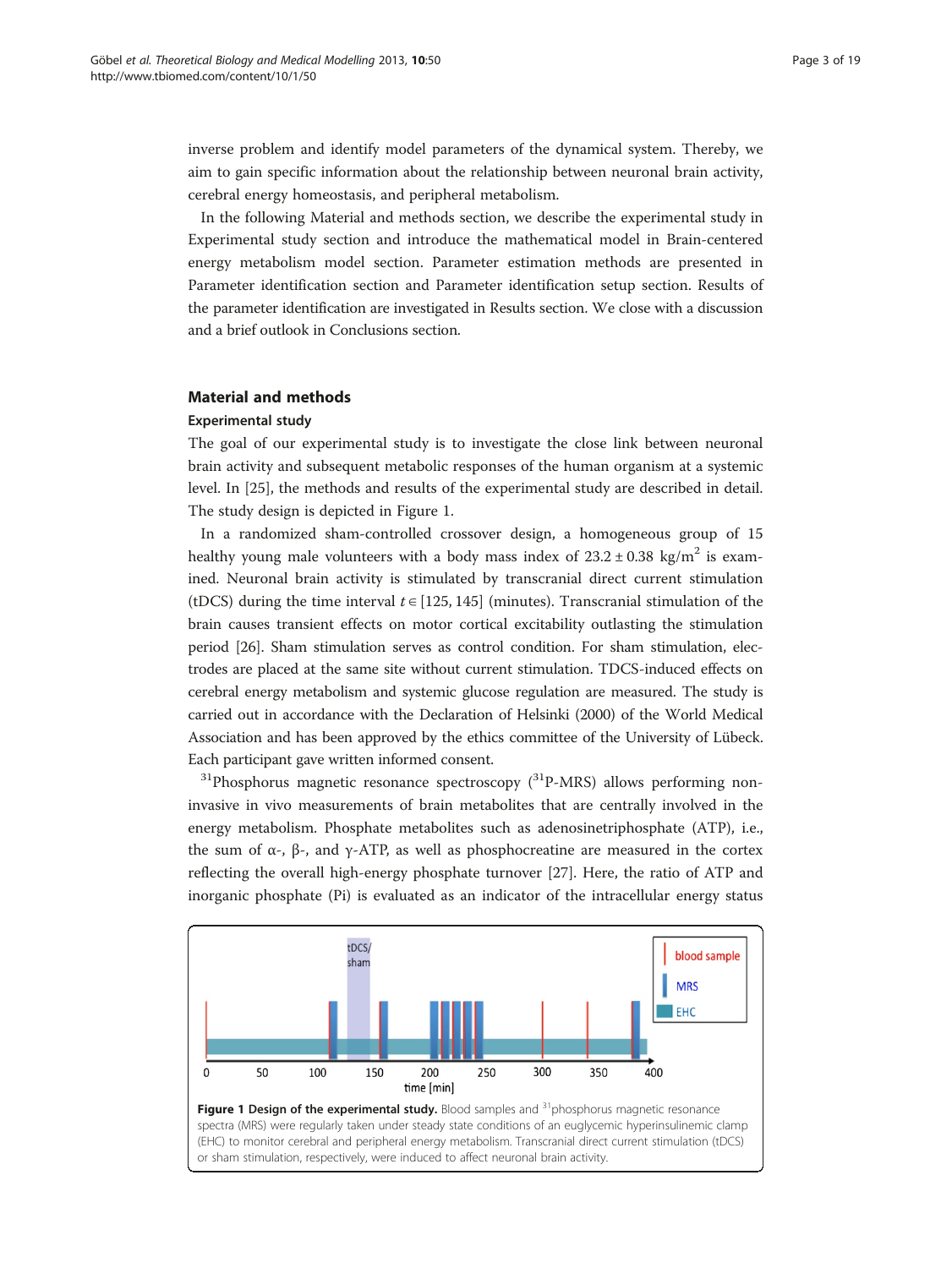<span id="page-3-0"></span>[[25,](#page-17-0)[28](#page-18-0)].  $^{31}$ P-MR spectra are measured at times  $t = 115$ , 160, 205, 215, 225, 235, 245, 385 (minutes).

During euglycemic-hyperinsulinemic clamping, an insulin infusion at the predetermined fixed dosage of 1.5 mU (kg min)<sup>-1</sup> and a variable glucose infusion are administered in order to reach stable plasma glucose concentrations between 4.5 and 5.5 mmol/l. Under steady-state conditions of euglycemia, the glucose infusion rate equals glucose uptake by all tissues in the body [[29](#page-18-0)] and is therefore a measure of glucose tolerance. To monitor the peripheral glucose metabolism, blood samples of glucose and insulin are regularly taken at times  $t = 0$ , 110, 155, 210, 220, 230, 240, 300, 340, 380 (minutes).

While blood glucose and insulin concentrations do not differ between conditions, overall cerebral high-energy phosphate measurements display a biphasic course upon tDCS as compared with the sham condition, see [\[25](#page-17-0)] and Figure 2. An initial energetic drop in the ATP/Pi ratio upon tDCS is observed. Subsequent  $^{31}$ P-MR spectra reveal a rapid increase above the control condition followed by a return of the ATP/Pi ratio to baseline levels. Glucose infusion rates show the same biphasic response to tDCS indicating that transcranial stimulation improves systemic glucose tolerance [[29](#page-18-0)-[31](#page-18-0)]. Measurements of the hypothalamus-pituitary-adrenal (HPA) hormonal system reveal decreasing concentrations of circulating stress hormones such as cortisol upon tDCS (compare [[25\]](#page-17-0)).

The experimental data demonstrate that transcranial brain stimulation not only evokes alterations in local neuronal processes but also clearly influences brain energy



glucose, and insulin during a hyperinsulinemic-euglycemic glucose clamp condition as compared with the sham stimulation (black). The top right figure shows relative changes of cerebral ATP/Pi in proportion to matched sham condition values. Data show a biphasic course with an initial drop by trend followed by a rise. The gray background indicates the stimulation interval. Data represent mean values +/- standard error of mean (Figure reproduced from [\[25\]](#page-17-0)).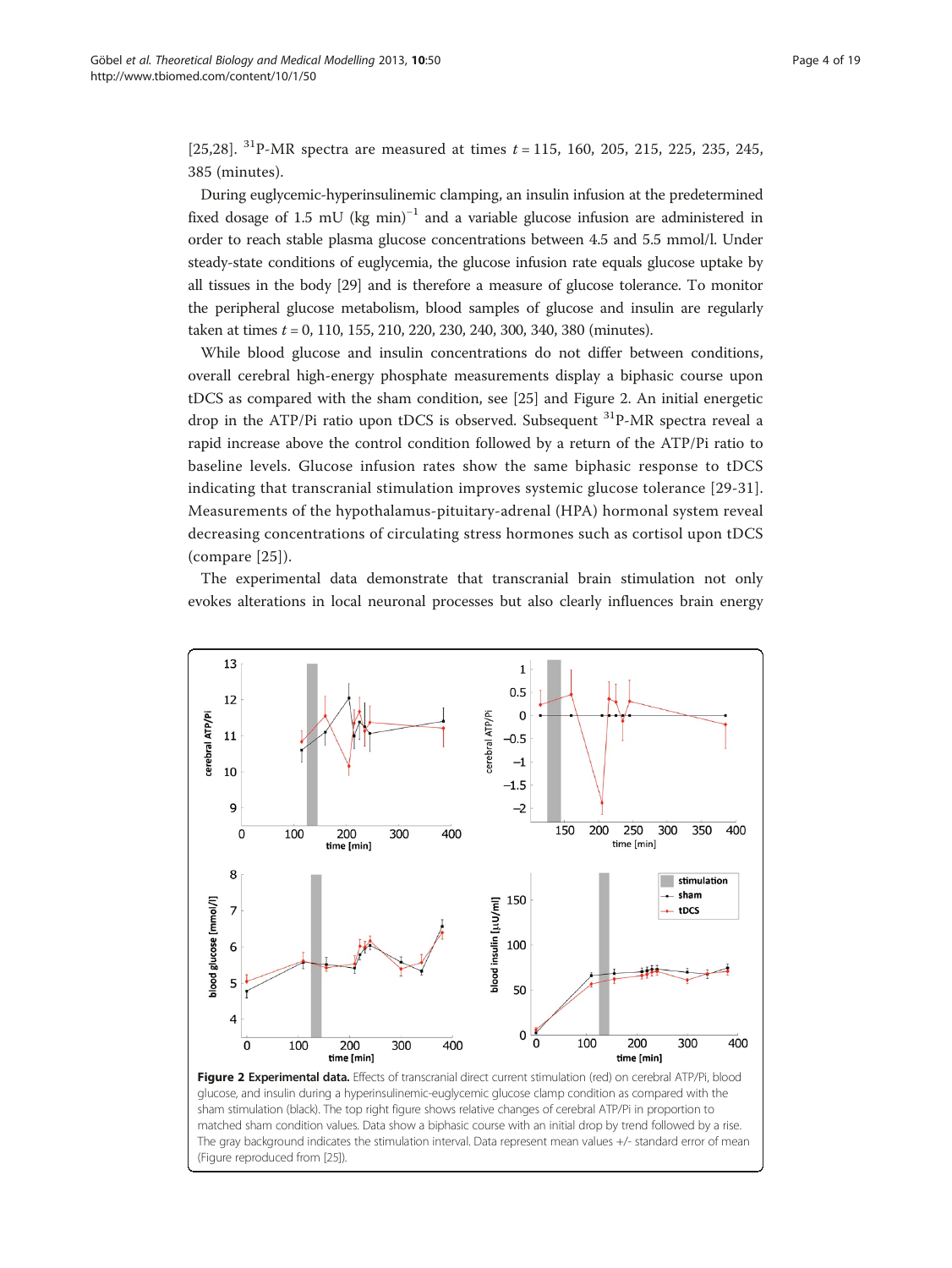<span id="page-4-0"></span>homeostasis and peripheral metabolic systems regulated by the brain [\[25\]](#page-17-0). Hence, manipulating brain activity by tDCS affects peripheral metabolic regulation such as the glucose metabolism and related neuroendocrine mediators. Effects of tDCS on cerebral ATP/Pi, blood glucose, and insulin as compared with the sham stimulation are shown in Figure [2.](#page-3-0)

Nevertheless, the mechanisms underlying these experimental observations remain unknown. Concerning the specific mechanisms by which neuronal excitation, via a drop in highenergy phosphate content, improves glucose tolerance, one can only speculate at this point.

The objective of the following mathematical analysis is to gain insight into physiological mechanisms underlying the effects of brain stimulation on cerebral and peripheral energy metabolism. In order to clarify the underlying mechanisms in this context, we combine experimental data with the mathematical model introduced in the following subsection.

# Brain-centered energy metabolism model

Physiological processes may be described by systems of ordinary differential equations,

$$
\frac{dy}{dt}(t,p) = f(t,y,p) \quad \text{with} \quad y(0) = y_0,
$$
\n(1)

where  $y: \mathbb{R} \times \mathbb{R}^m \to \mathbb{R}^n$  and  $f: \mathbb{R} \times \mathbb{R}^n \times \mathbb{R}^m \to \mathbb{R}^n$  are time-depending functions with  $t \in [0,T]$ . Here,  $y_0$  denotes the initial conditions. We collect unknown model parameters to be estimated in the vector  $p = (p_1, ..., p_m)^\top$ . In the following, given parameters regarded as constant are assembled in a vector c.

A collection of mathematical models of this kind describing interactions of main components of the human glucose metabolism can found in the book of Chee and Fernando [\[17](#page-17-0)]. Most of these models are based on the glucostatic or lipostatic theory. Exemplarily, one could mention the well-known Minimal Model [[32\]](#page-18-0), the Ackerman Model [\[14\]](#page-17-0), or more recently models published in [[19,21](#page-17-0)]. Additionally, mathematical models developed in the context of the Selfish Brain Theory can be found in the review paper by Chung and Göbel [[33\]](#page-18-0).

Here, we regard a mathematical model of the human whole body energy metabolism considering the brain not only as energy consumer but more importantly as a superordinate controller, compare [\[12](#page-17-0)]. The model includes energy metabolites in separated compartments, energy fluxes between these compartments, and signals directing energy fluxes within the organism, see Figure [3.](#page-5-0)

The brain-centered model of the energy metabolism is given by the system of four ordinary differential equations,

$$
\frac{dA}{dt} = p_1 \frac{G}{A} - p_4,
$$
\n
$$
\frac{dG}{dt} = -p_1 \frac{G}{A} - c_1 GI + p_2 \frac{R}{G} + G_{ext},
$$
\n
$$
\frac{dI}{dt} = p_3 A - c_2 I + I_{ext},
$$
\n
$$
\frac{dR}{dt} = c_1 GI - p_2 \frac{R}{G} - p_5.
$$
\n(2)

Cerebral energy content, i.e., high-energy phosphates in the brain, is denoted by A. Furthermore,  $G$  is the blood glucose concentration, and  $R$  specifies energy resources in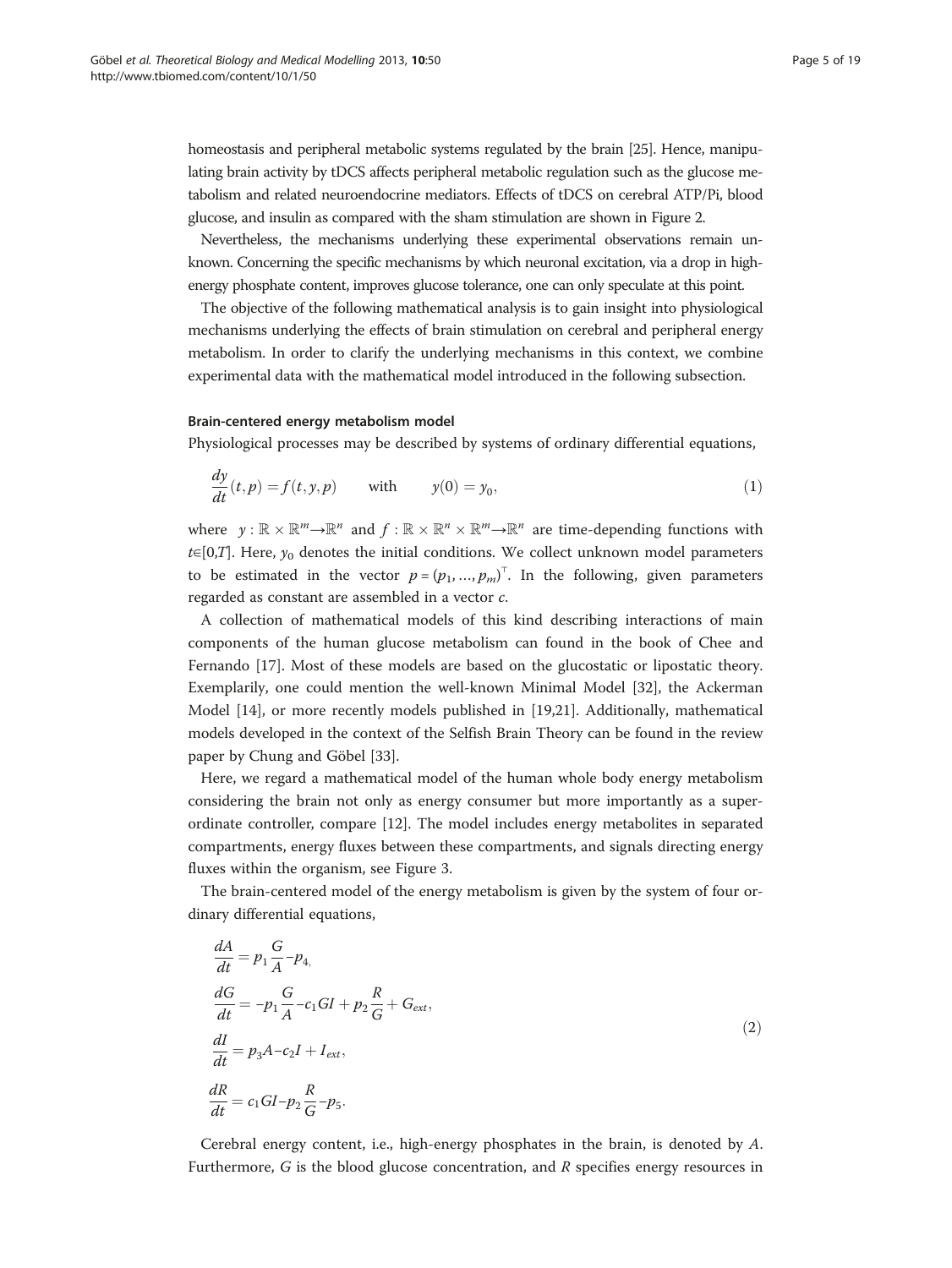<span id="page-5-0"></span>

the body, which comprise available energy reserves foremost in liver, muscle, and fat tissue. Note, various types of energy, such as fat, glycogen, and glucose, are combined in the energy resources compartment. In addition to energy metabolites, the model contains the control signal, identified as blood insulin concentration.

Conceptually, our model bases on conservation of energy. In general, stimulatory influences are modeled as proportional relations and inversely proportional relations describe prohibitive influences. The glucose flux from the blood into the brain crossing the blood brain barrier is proportional to intensified by a factor  $p_1$  [M s<sup>−1</sup>]. This factor quantifies the glucose flux rate from the blood into the brain across the blood brain barrier. Suppose the cerebral energy content  $A$  is low, the facilitated diffusion process from the blood compartment into the brain via the passive glucose transporter GLUT1 is accelerated. Contrary, high levels of  $A$  inhibit this flux. This can be seen as "energy on demand" of the brain. This concept has been published in [\[12\]](#page-17-0). Glucose G needs to be available in the blood compartment to reach the brain.

Our model combines energy resources and metabolites, such as glycogen, glucose and lactate, in the compartment G. The energy flux from the resources into the blood compartment, which is composed of several sub-mechanisms, is proportional to the energy resources R and anti-proportional to the actual blood glucose concentration G with a flux rate with a factor  $p_2$  [M s<sup>−1</sup>], i.e.,  $p_2R\,$  / G. This flux includes endogenous glucose production by the liver amongst others.

The hormone insulin acts not only as local response to the blood glucose concentration. Moreover, it is regarded as central feedback signal of the brain with an insulin secretion factor  $p_3$  [s<sup>-1</sup>]. Notice that with low cerebral energy, ventromedial hypothalamic centers inhibit pancreatic insulin secretion [\[34-36](#page-18-0)]. Being an anorexigenic hormone, peripherally secreted insulin is a key feedback signal to the brain reducing food intake and systemic glucose uptake [\[13,15\]](#page-17-0). Energy consumption of the brain and energy consumption by the periphery are denoted by  $p_4$  [M s<sup>-1</sup>] and by  $p_5$  [M s<sup>-1</sup>].

Insulin-dependent glucose uptake from the blood into the energy resources compartment is modeled by  $c_1G\!I$  with a parameter  $c_1$  [(M s) $^{-1}$ ]. This flux mainly comprises glucose uptake into the peripheral stores, i.e., muscle and fat tissue. To accelerate this flux, glucose and insulin need to be available in the blood at the same time in order to activate glucose uptake via the insulin-dependent glucose transporter GLUT4.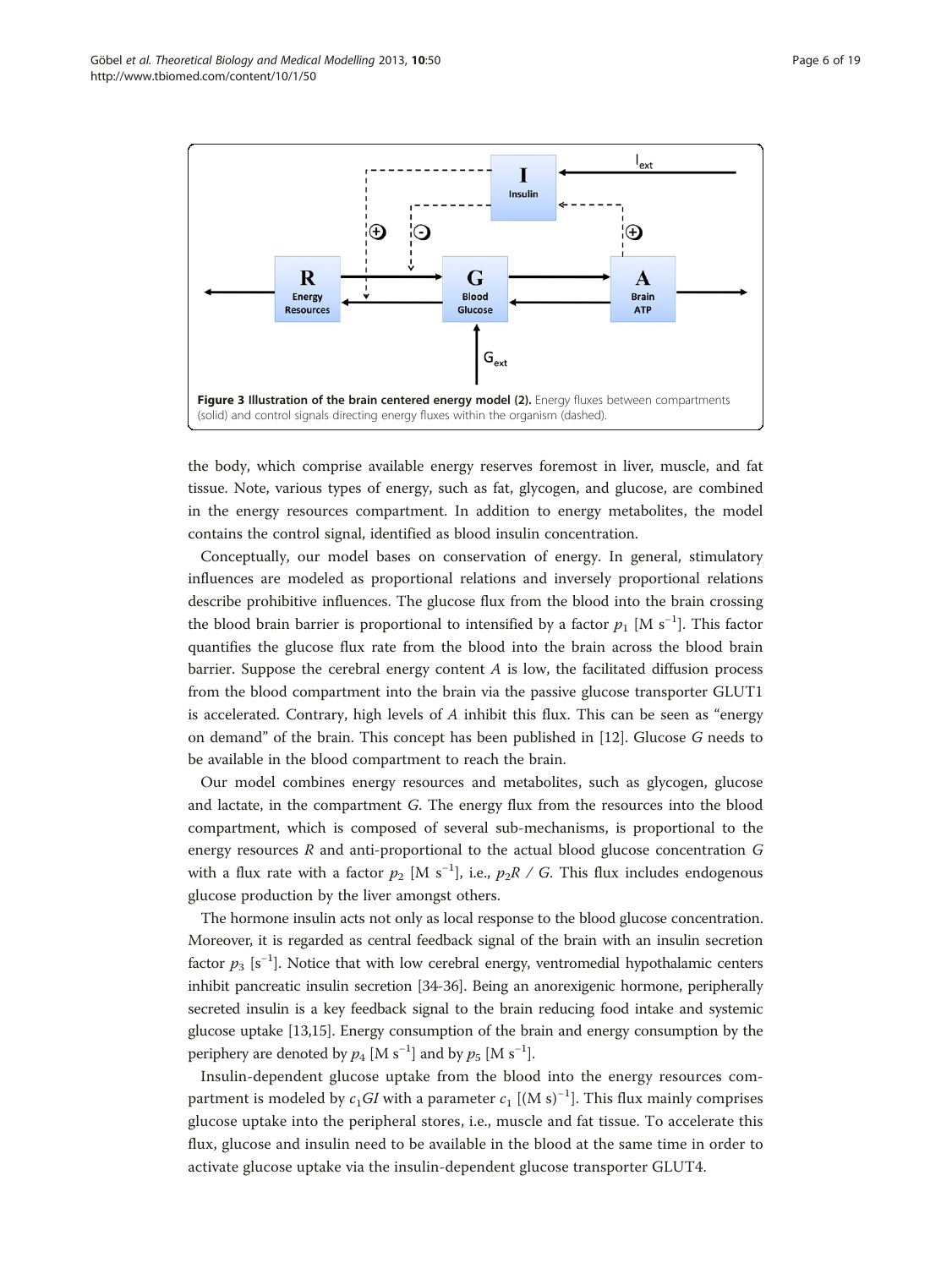<span id="page-6-0"></span>Degradation of insulin is supposed to be of first order with the insulin degradation rate  $c_2$  [s<sup>-1</sup>]. External glucose infusion is denoted by  $G_{ext}(t)$  [M s<sup>-1</sup>], insulin infusion is  $I_{ext}(t)$  [M s<sup>-1</sup>].

To meet the simplified notation from Equation [\(1\)](#page-4-0) we collect the state variables  $y = (A, G, I, R)^{\top}$  and the parameters  $p = (p_1, ..., p_5)^{\top}$ . The constants  $c = (c_1, c_2)^{\top}$  and time-dependent external infusions  $G_{ext}$ ,  $I_{ext}$  are not explicitly shown in (1). Notice that all parameters, constants, and states are non-negative. Model properties he been investigated in detail and it has been shown that the model realistically reproduces qualitative and quantitative behavior of the whole body energy metabolism even for a large class of physiological interventions (see [\[11,12](#page-17-0)] for details).

To accommodate the characteristics of the experimental study, the dynamical system (2) slightly differs from the model introduced in [\[12\]](#page-17-0). First, glucose and insulin infusions are administered. Secondly, ingestion of food is neglected since no food intake occurs during the examinations.

# Parameter identification

In the following, we introduce the general technique to estimate the model parameters p. The solution y of the dynamical system (2) varies with respect to the model parameters  $p$ . In order to validate and implement model predictions, the mathematical model needs to be compared to experimental data. Here, we analyze the model behavior in identifying the unknown model parameters  $p = (p_1, ..., p_5)^T$  of our dynamical system in [Brain-centered energy metabolism model](#page-4-0) section using experimental data presented in [Experimental study](#page-2-0) section.

In general, parameter identification problems for ordinary differential equations can be stated as follows

$$
\min_{(p,y_0)} \frac{1}{2} \|\sigma^{-2}(y(\tau,p)-d)\|_2^2 + S(\lambda,p)
$$
  
subject to 
$$
\frac{dy}{dt} = f(t,y,p) \quad \text{and} \quad y(\tau_1) = y_0.
$$
 (3)

Equation (3) states a classical constrained optimization problem, where constraints are given by an initial value problem [\[37](#page-18-0)]. With  $\|\cdot\|_2$  denoting the Euclidian norm, we minimize the distance between the model solution at the times  $\tau = (\tau_1, ..., \tau_k)^\top$ , where the data are measured and given data  $d = (d_1, ..., d_k)^{T} \in \mathbb{R}^k$ ; the minimization is constrained by the validity of the mathematical model. With  $\sigma^2 \in \mathbb{R}$  denote the variance of the data assumed to be independent and identically distributed. The term  $S(\lambda, p)$  is a convex regularization inducing prior knowledge on the parameters for which we will provide details later. For convenience, we assume the model function f to be continuously differentiable. Note that the optimization problem (3) corresponds to the maximum likelihood estimator including a prior and is a standard formulation of a parameter identification problem [\[38\]](#page-18-0). Note that estimator (3) infers that the errors are independently and identically normal distributed.

We seek to find  $\hat{p} \in \mathbb{R}^m$  minimizing Equation (3). The optimization problem (3) can only be targeted by numerical optimization methods. Problem (3) is a typical inverse problem since data and model are given and we aim to identify the model parameters. This inverse problem is well known to experimentalists and various methods have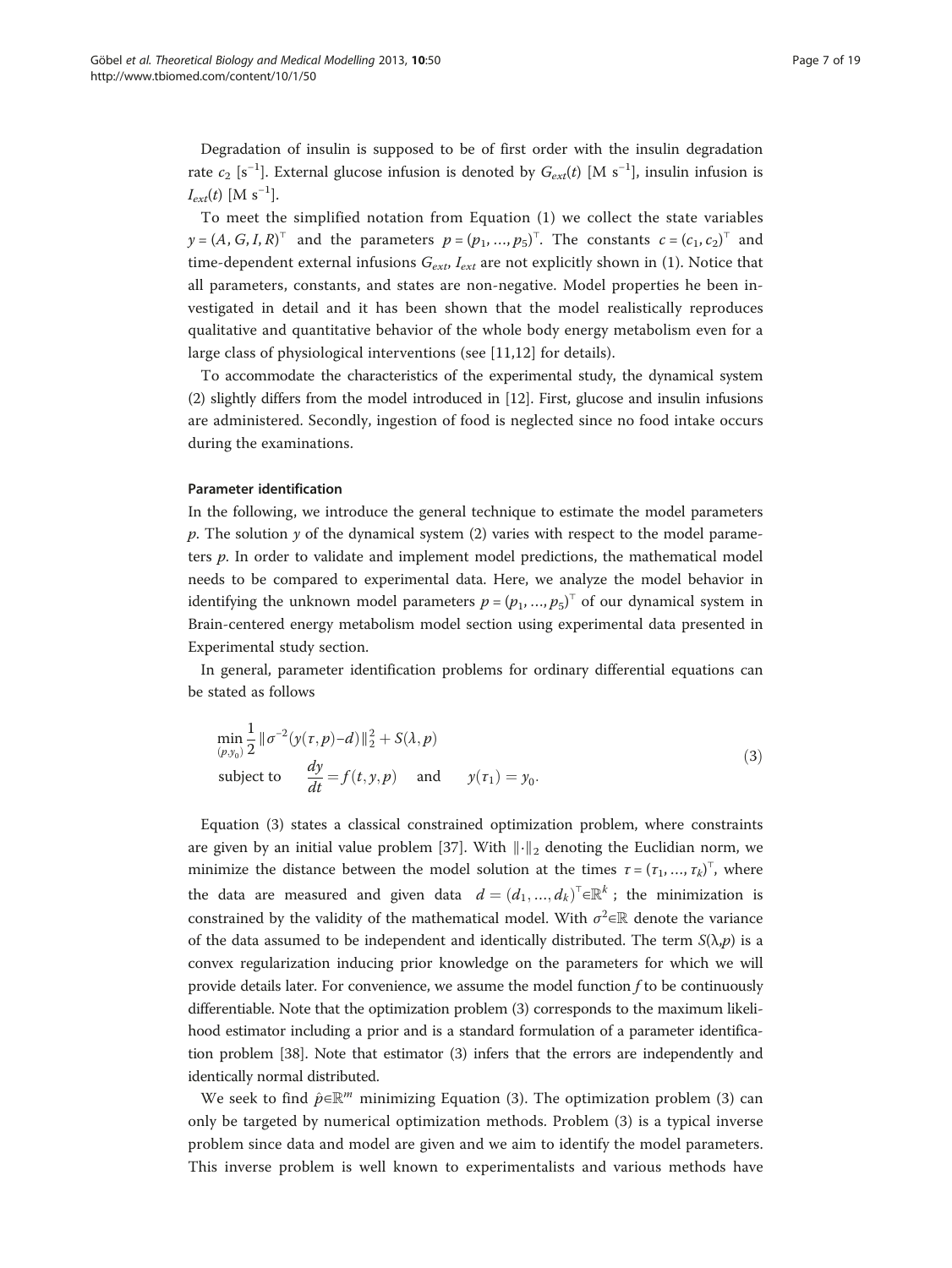<span id="page-7-0"></span>been established to solve such type of parameter estimation problems. Most commonly used are single and multiple shooting methods. Both methods face certain advantages and disadvantages. Single shooting methods are easy to implement but are not robust to initial guesses of the model parameters and optimization algorithms are likely to fail or to find "non-optimal" local minimizer. Multiple shooting methods are by far more robust and are shown to face better convergence. However, multiple shooting methods solve constrained optimization problems, which dramatically increase the algorithmic complexity [\[37,39](#page-18-0)].

Here, we follow an approach similar to methods proposed by Ramsay et al. [[40](#page-18-0)], Chung and Haber [\[41](#page-18-0)], or Poyton et al. [\[39](#page-18-0)]. Equation [\(3](#page-6-0)) can be restated as

$$
\min_{(p,y_0)} \frac{1}{2} \|\sigma^{-2}(y(\tau,p)-d)\|_2^2 + S(\lambda,p) \n\text{subject to } \left\| \frac{dy}{dt} - f(t,y,p) \right\|^2 = 0 \text{ and } y(\tau_1) = y_0.
$$
\n(4)

The equivalence of optimization problem (3) and (4) stays true for any appropriate integral norm ⋅ (here we choose the  $L^2$  –norm). Constrained optimization problems such as (4) are commonly approximated by performing a Lagrangian relaxation [[38](#page-18-0)]. We get:

$$
\min_{(p,y_0)} \frac{1}{2} \|\sigma^{-2}(y(\tau,p)-d)\|_2^2 + \frac{\alpha}{2} \left\| \frac{dy}{dt} - f(t,y,p) \right\|^2 + S(\lambda, p) \n\text{subject to } y(\tau_1) = y_0,
$$
\n(5)

with the Lagrangian multiplier  $a \ge 0$ . Notice that for increasing a unconstrained optimization problem (5) becomes optimization problem (4). Next, we choose a standard discretize-then-optimize approach to solve problem (5), numerically. We let  $u = (u_1, ..., u_k)^\top \in \mathbb{R}^k$  be a approximation of y at the data points  $\tau_1, ..., \tau_k$  and  $D_t$  be a finite differences operator approximating  $dy / dt$  at  $\tau_1, ..., \tau_k$ , then we can restate the optimization problem (5) as the discretized and unconstrained optimization problem.

$$
\min_{(p,u)} \Phi(p,u) = \frac{1}{2} \|\sigma^{-2}(u-d)\|_2^2 + \frac{\alpha}{2} \|D_t u - f(\tau, u, p)\|_2^2 + S(\lambda, p). \tag{6}
$$

Notice that we can neglect the remaining constraint in (5) since  $y_0 = u_1$  is already included in the search parameters and is therefore always fulfilled. Equation (6) describes the general parameter estimation framework. This optimization problem has the advantages that it is robust and the unconstrained nature allows to use fast gradient-based methods, for details see [[40,41](#page-18-0)]. Notice that if the data points  $\tau_1, ..., \tau_k$ are t dense, one may want to utilize a spline function  $s$  with knots  $\tau$  and coefficients  $q$ at dense points  $\xi = (\xi_1, ..., \xi_l)^\top$  to capture the dynamic of the differential equation. Then Equation (6) reads

$$
\min_{(p,q)} \Phi(p,q) = \frac{1}{2} \|\sigma^{-2}(s(\tau,q)-d)\|_2^2 + \frac{\alpha}{2} \|s'(\xi,q)-f(\xi,s(\xi,q),p)\|_2^2 + S(\lambda,p). \tag{7}
$$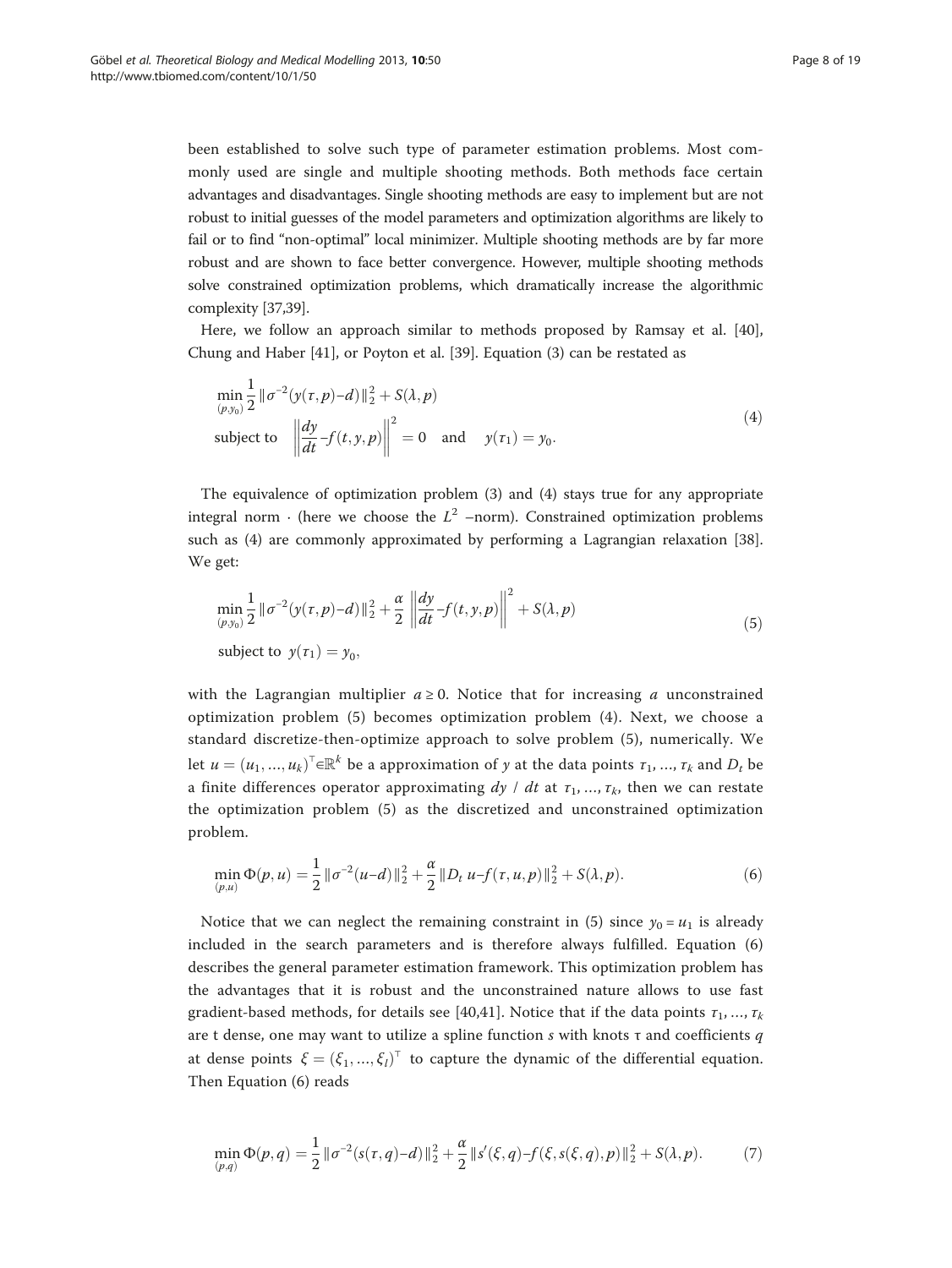<span id="page-8-0"></span>One further choice to make is choosing the regularization term  $S(\lambda, p)$ . A most common choice for the regularization term is

$$
S(\lambda, p) = \frac{\lambda}{2} \sum \left( \frac{p_i - \bar{p}_i}{\bar{p}_i} \right)^2,
$$

where  $\bar{p} \in \mathbb{R}^m$  is a given parameter representing physiological parameter values and  $\lambda \geq 0$ . With this we have established a parameter estimation method to tackle the model of [Brain-centered energy metabolism model](#page-4-0) section.

#### Parameter identification setup

Next, we present the parameter estimation setup for the model in Section 2.2 with the given data from Section 2.1. As derived in Section 2.2, all parameters of our model (2) have a physiological interpretation. Since insulin is at hyperphysiological levels in our experimental examination we will consider the dependent parameters  $c_1$  and  $c_2$  to be constant. Flakoll PJ, Wentzel LS, Rice DE, Hill JO and Abumrad NN [[42](#page-18-0)] quantify the insulin-dependent whole body glucose uptake corresponding to  $c_1 \approx 0.06$  (pM min)<sup>-1</sup>. Information about insulin clearance is given by [\[43\]](#page-18-0) resulting in  $c_2 \approx 1.4 \text{ min}^{-1}$ . This yields the fixed parameter values  $c = (c_1, c_2) = (0.06, 1.4)^{\top}$ .

For the parameter  $\bar{p} = (\bar{p}_1, ..., \bar{p}_5)^T$ , we choose physiologically relevant parameter values gathered from the literature. We use  $\bar{p}_1 \approx 0.15$  mM/min for glucose transport rate across the blood brain barrier [[44](#page-18-0)]. Baron AD and Clark MG [[45](#page-18-0)] specify the glucose flux between peripheral stores and blood with  $\bar{p}_2 \approx 0.6~$  mM/min. For the insulin secretion rate, we choose  $\bar{p}_3 \approx 20 \text{ min}^{-1}$ , see [\[46](#page-18-0)]. The work by Flakoll PJ, Wentzel LS, Rice DE, Hill JO and Abumrad NN [[42](#page-18-0)] provides the maximal rate of glucose utilization. This grants an insight into the peripheral energy consumption  $\bar{p}_5 \approx 0.7$  mM/min and cerebral energy consumption  $\bar{p}_4 \approx 0.175$  mM/min since the brain uses up to 20% of total body glucose [[10](#page-17-0)]. Hence, we choose the regularization value  $\bar{p}=(0.15,0.6,20,0.175,0.7)^{\top}$ .

In order to establish global convergence, we choose a Monte Carlo sampling technique of the initial guess  $p_0$ . We pick 500 randomly chosen normally distributed samples with mean  $\bar{p}$ . For each sample we calculate the minimizer and choose the overall minimizer  $\bar{p}$ to be the minimizer of the objective function  $\Phi$ , see Equation ([4](#page-7-0)).

To solve the optimization problem (4) numerically we use a Gauss-Newton method with Armijo line search, see [[38\]](#page-18-0). The regularization parameters a and  $\lambda$  are set to  $a = 5 \times 10^{-3}$  and  $\lambda = 10^{-7}$  for our numerical investigations. By empirical observations these values lead to a good balance between under- and overfitting.

# Results

#### Model validation

The goal of this section is to show that parameter values of our dynamical system (2) can be chosen such that the resulting mathematical model is able to approximate the experimental measurements of the study described in Section 2.1. To validate the mathematical model, we first identify the model parameters by mean values of the experimental data for cerebral ATP/Pi, blood glucose, and insulin concentration in the sham stimulation condition. Note, for the energy resources compartment no experimental data are available, and we arbitrarily set  $R = 50$  [mmol/l]. We let the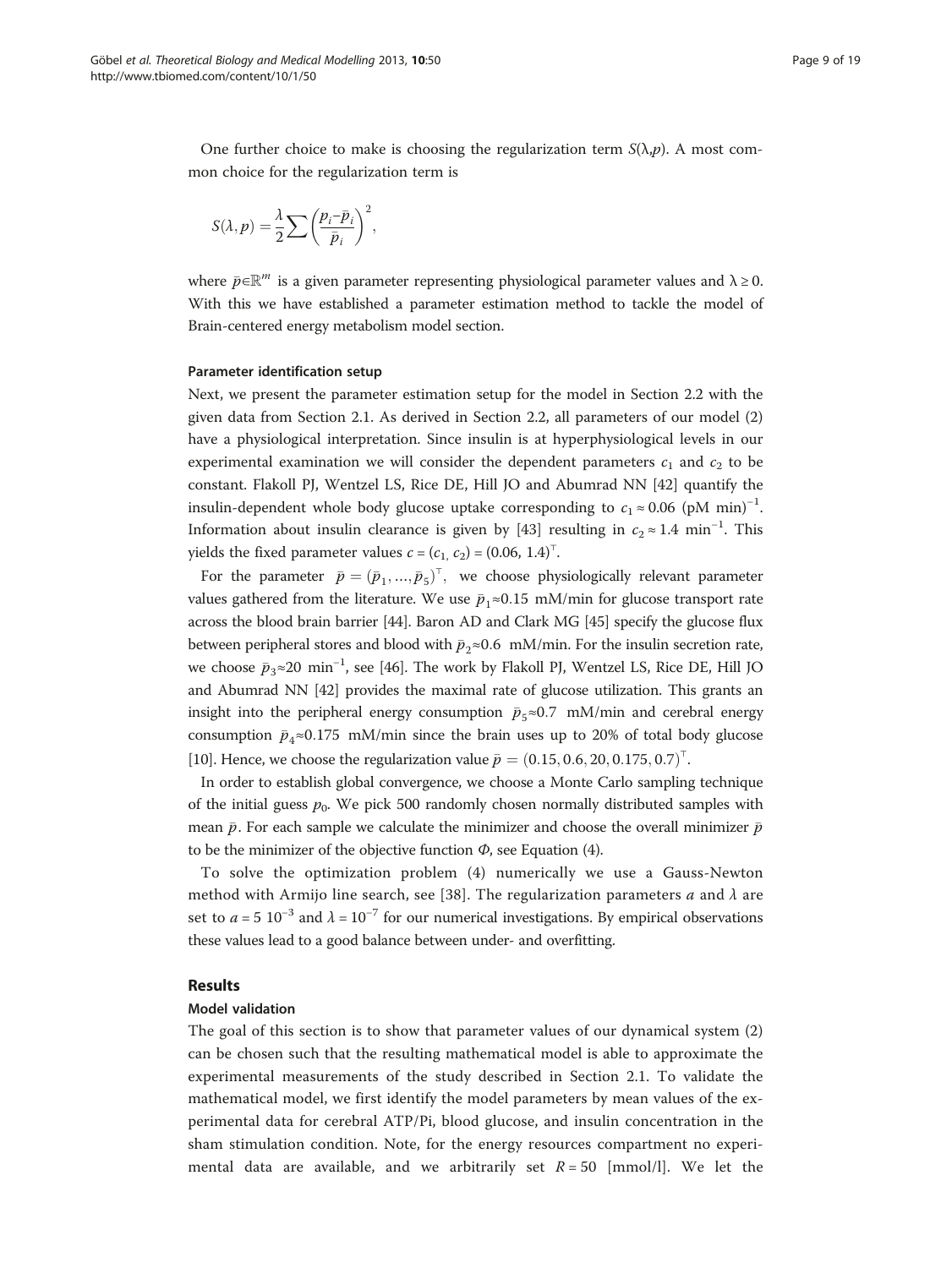<span id="page-9-0"></span>corresponding variance  $\sigma^2$  = 1000 be fairly high, which allows the optimization method to pick adequately different values for  $R$  without contributing much to the function  $\Phi$ . Thereby, we obtain the minimizer  $\hat{p} = (0.0049, 0.0683, 11.3768, 0.0025, 0.8331)$ <sup>™</sup> with objective function value  $\Phi$  = 6.7611 10<sup>-5</sup> for the placebo group.

In order to test the accuracy of the estimation, we calculate the distance between data and calculated model by the relative mean squared error

$$
\theta(p) = \frac{1}{K} \sum_{k=1}^{K} \left( \frac{y_k - d_k}{d_k} \right)^2,\tag{8}
$$

where K is the number of data points. The vector  $d$  contains the experimental data of cerebral high-energy phosphates, blood glucose, and insulin concentrations, (experimental data and model prediction are shown in Figure [4\)](#page-10-0). The vector  $\gamma$  specifies the respective solution of the dynamical system (2) evaluated at the data time points in the interval [110, 385] min. We obtain the relative mean squared error  $\theta(\hat{p}) = 7.6012 \cdot 10^{-3}$ .

The parameter estimates for the mean data from the tDCS intervention read  $\hat{p} = (0.0092, 0.0474, 10.8068, 0.0006, 0.8507)$ <sup>T</sup>, with  $\Phi = 2.0410 \cdot 10^{-4}$  and  $\theta(\hat{p}) =$ 9.6891  $\cdot$  10<sup>-3</sup> and are illustrated in Figure [5.](#page-11-0)

Since we conduct parameter identification with 500 random initial values  $p_0$  as well as the values  $\Phi$  and  $\theta$  are small, it is likely that the estimated values  $\hat{p}$  are the global minimum. Therefore, the model parameters can be chosen such that the mathematical curves closely approximate the data. Note that the estimated parameter values  $\hat{p}$  stay not too far from the initial guesses  $\bar{p}$ , taken from the literature [[4,17,](#page-17-0)[39,40\]](#page-18-0). However, uncertainties in the data may amplify uncertainties in the estimated parameters.

With the estimated parameter values  $\hat{p}$  we solve the forward problem. Figures [4](#page-10-0) and [5](#page-11-0) show the model curves  $y = (A, G, I, R)^T$  compared with experimental data for sham and tDCS interventions. The model predictions closely approximate the measurements. Ideally a glycemic-hyperinsulinemic clamp generates constant blood glucose and plasma insulin levels. Constant glucose and insulin levels by themselves do not contribute much insight to the parameter estimation. However, the glucose and insulin fluxes  $G_{ext}$  and  $I_{ext}$  are recorded and are included in the parameter estimation. Note that blood glucose predictions are slightly unsteady due to the external glucose infusion.

To validate the mathematical model, we perform a sensitivity analysis. The results of the sensitivity analysis for the two central parameters  $p_1$  and  $p_4$  are illustrated in Figures [6](#page-12-0) and [7,](#page-13-0) respectively. We find that model predictions of cerebral ATP A, blood glucose  $G$ , and insulin  $I$  are sensitive to changes in these parameters. Modifying model parameters  $p_2$ ,  $p_3$ ,  $p_5$  and initial values  $y_0$  also affects the predicted profiles, indicating their sensitivity to changes in these parameters as well (analysis not shown). Energy resources  $R$  are sensitively affected mainly by variations in peripheral energy consumption  $p_5$ .

#### Effects of tDCS on underlying physiological mechanisms

While Section 3.2 considers the population of placebo and tDCS data, we next investigate each individual data set using the same settings as before. We identify the parameters  $\hat{p}_1, ..., \hat{p}_5$  for each volunteer participating in the experimental study separately.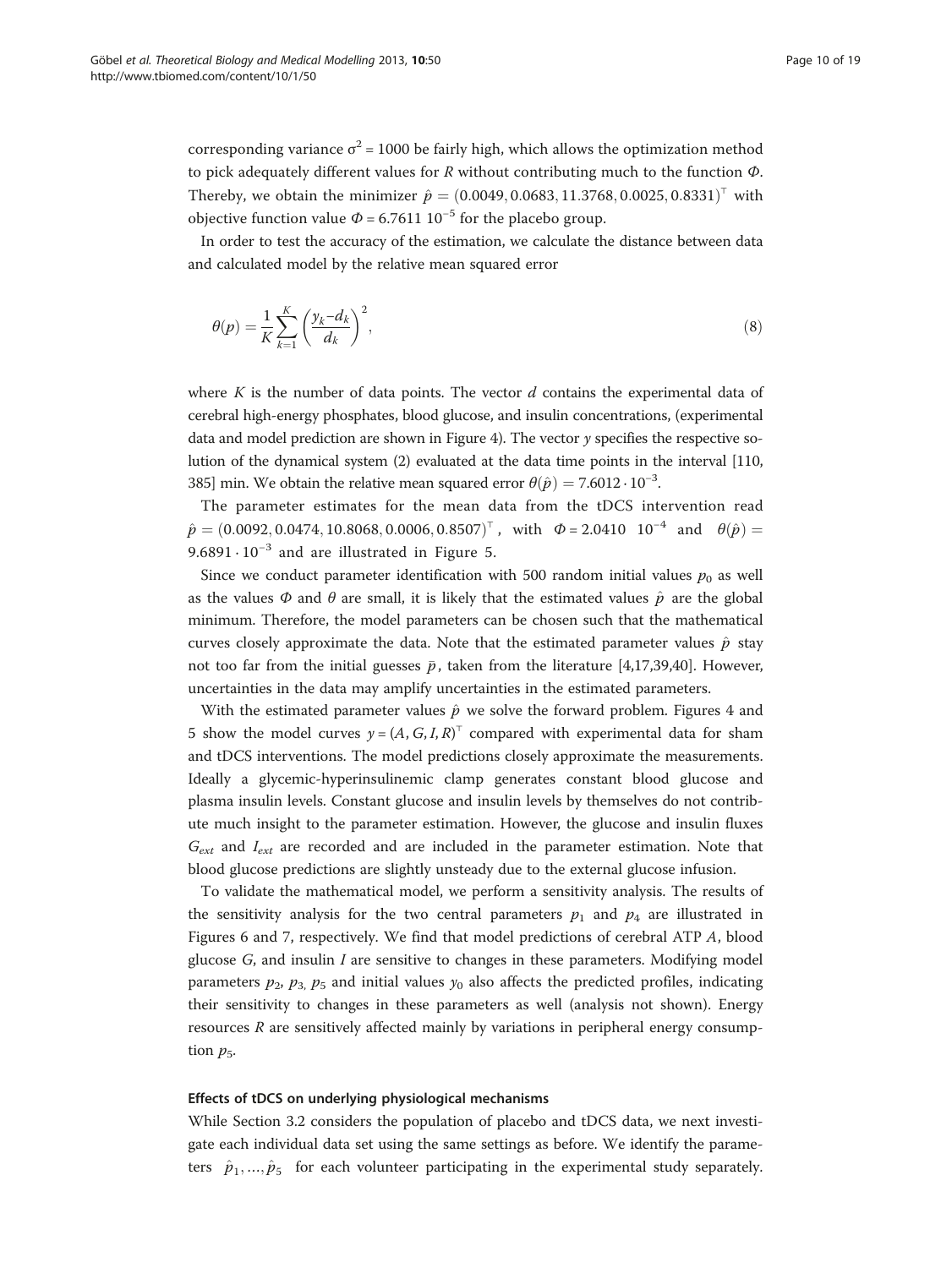<span id="page-10-0"></span>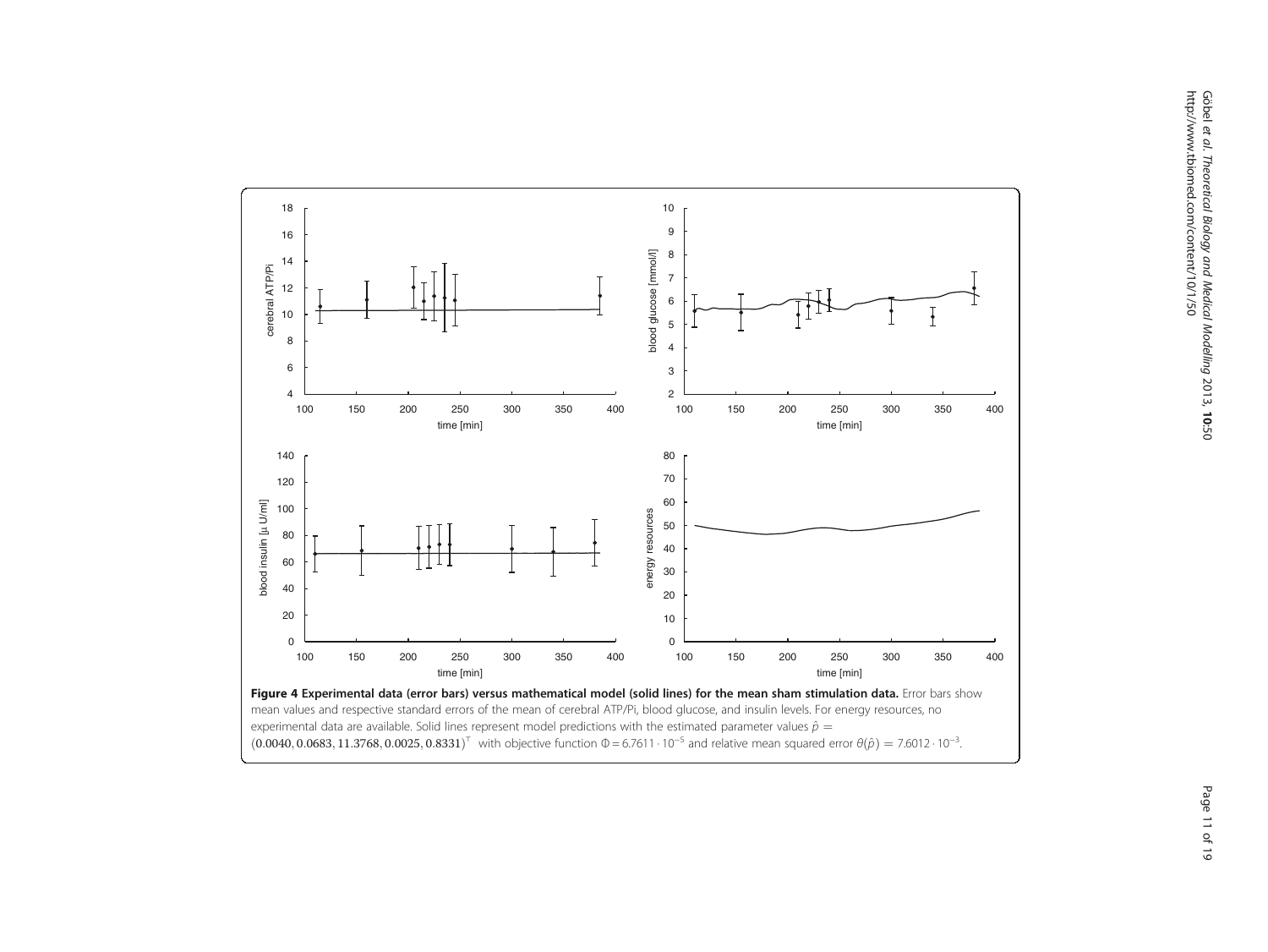<span id="page-11-0"></span>

values and respective standard errors of the mean of cerebral ATP/Pi, blood glucose, and insulin levels. For energy resources, no experimental data are available. Solid lines represent model predictions with the estimated parameter values  $\hat{p} = (0.0092, 0.0474, 10.8068, 0.0006, 0.8507)^T$  with objective function value with  $\Phi = 2.0410 \cdot 10^{-4}$  and relative mean squared error  $\theta(\hat{p}) = 9.6891 \cdot 10^{-3}$ . .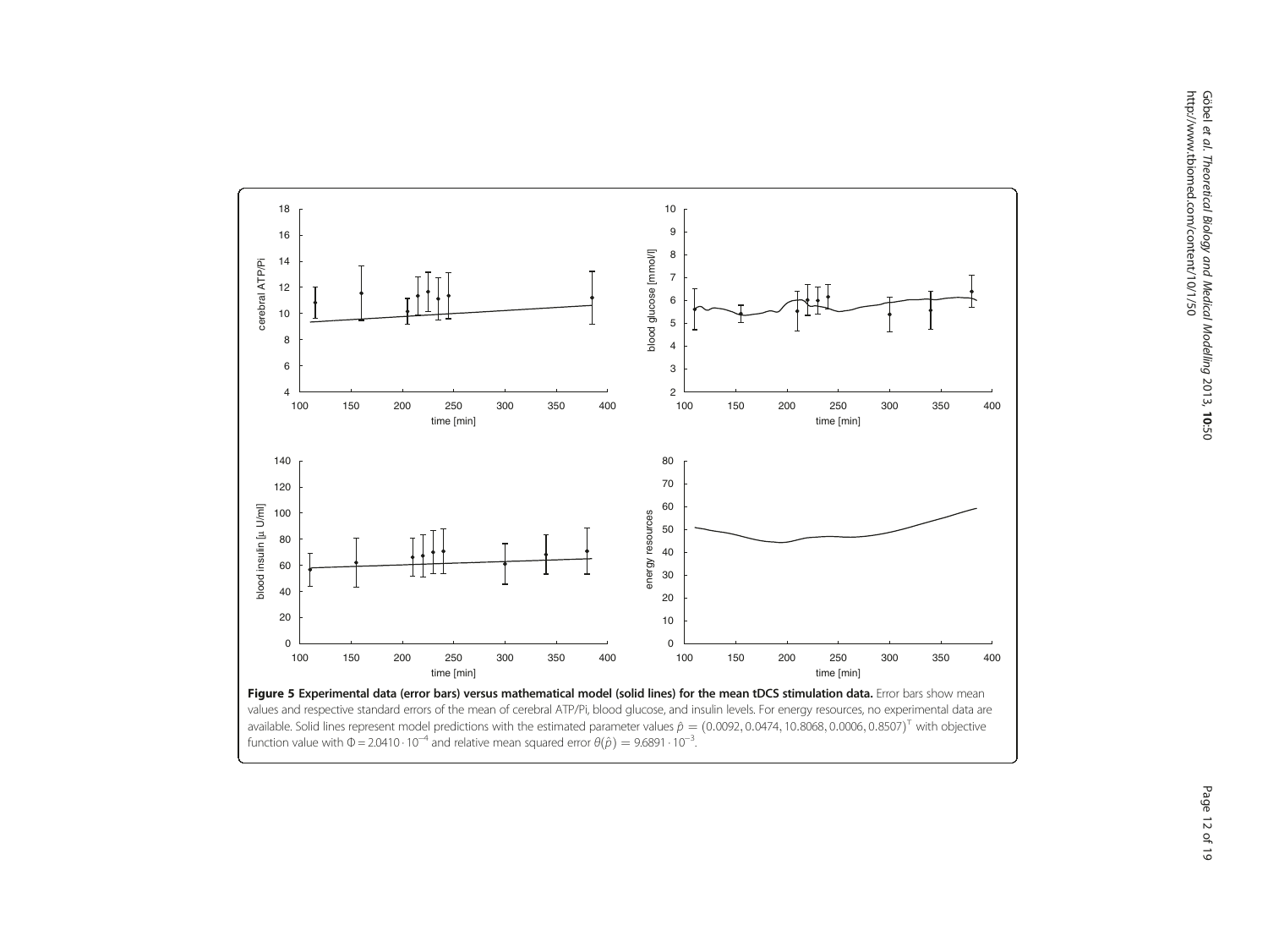<span id="page-12-0"></span>

Thereby, we are able to identify reasonable parameter values for each subject. Boxand-whisker diagrams of the estimated parameter values are shown in Figure [8.](#page-14-0)

We statistically investigate the effects of tDCS on estimated parameter values. Each model parameter has a physiological interpretation. Thereby, our examinations provide insight into underlying physiological mechanisms that are not measurable in the experimental study.

We identify outliers  $\hat{p}_i$  below quartile  $Q_1$  and above quartile  $Q_3$  by  $\hat{p}_i < Q_1-1.5$  $(Q_3-Q_1)$  and  $\hat{p}_i > Q_1 + 1.5 (Q_3-Q_1)$ , respectively (see red plus in Figure [8](#page-14-0)). Individuals with extreme outliers are plotted individually. Mean values and standard deviations of the estimated parameters  $\hat{p}$  are listed in Table [1](#page-15-0).

In order to investigate the effects of tDCS on underlying physiological mechanisms in the systemic energy metabolism, we compare mean estimated parameter values for tDCS and sham stimulation. Identified parameter ratios between tDCS and sham condition are shown and statistically significant values are highlighted in Table [2.](#page-15-0) Each ratio reflects the effect of tDCS on the respective physiological process described by the model parameter. To test if mean estimated parameter values upon tDCS and sham stimulation significantly differ, we conduct an analysis of variance, a two sample F-test. Hereby, a P-value < 0.1 was considered significant.

Glucose flux  $\hat{p}_1$  across the blood brain barrier as well as cerebral energy consumption  $\hat{p}_4$  significantly increase upon tDCS compared with sham stimulation. In contrast, the energy flux  $\hat{p}_2$  from peripheral tissue into the blood significantly decreases in the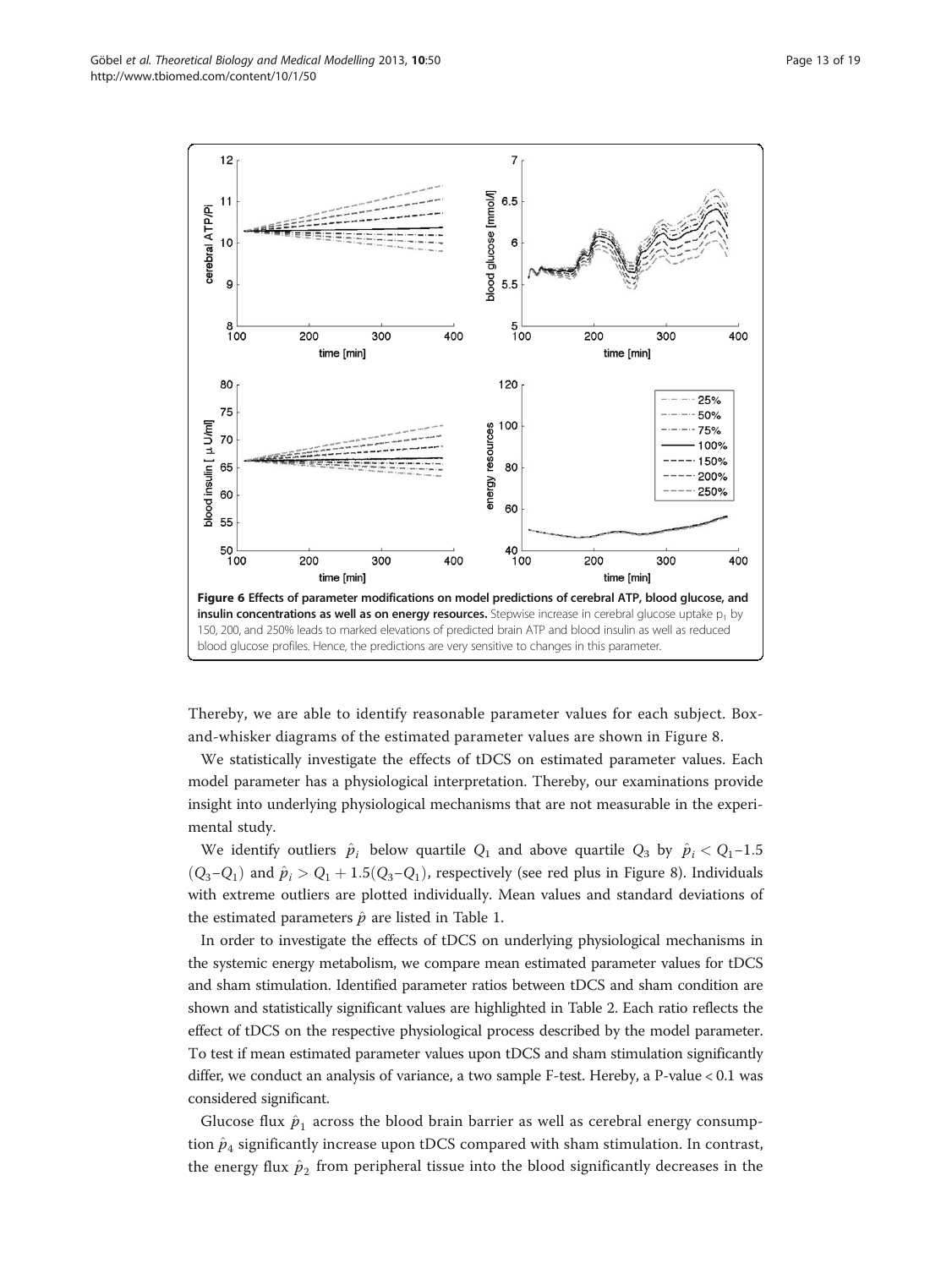<span id="page-13-0"></span>

stimulation condition. Insulin production rate  $\hat{p}_3$  slightly decreases, and peripheral energy consumption  $\hat{p}_5$  does not vary significantly between different experimental conditions.

The physiological interpretation of the obtained ratios reads as follows: TDCS excites cortical neurons. Our results verify that this leads to significantly increased cerebral energy consumption  $\hat{p}_4$ . Accordingly, our results reflect an increase in cerebral glucose uptake  $\hat{p}_1$  from the blood into the brain crossing the blood brain barrier in response to excitation-induced energy consumption. This mechanism assures an adequate energy supply of the brain.

Moreover, we analyze cerebral energy supply on demand. Therefore, we calculate the ratio of energy flux  $\hat{p}_1$  across the blood brain barrier to cerebral energy consumption  $\hat{p}_4$ . This yields  $\hat{p}_1/\hat{p}_4 \approx 14.37$  for tDCS compared to  $\hat{p}_1/\hat{p}_4 \approx 1.95$  for sham stimulation and the ratios significantly differ (P-value < 0.01). Our result reflects that the allocation mechanism of the brain is distinctly enhanced by transcranial stimulation. This reveals beneficial effects of neuronal activation on cerebral energy homeostasis and glucose metabolism.

Insulin production rate  $\hat{p}_3$  is reduced upon tDCS. This reduction may be seen as enhanced allocation mechanism as well. With low blood insulin concentrations less energy is transported into the peripheral stores via the insulin-dependent glucose transporter GLUT4. Hence, available glucose can be transported into the brain via the insulin-independent transporter GLUT1.

Our results are in line with the hypothesis that the brain supplies itself with glucose in dependence of its own needs [\[3,9](#page-17-0)]. The allocation mechanism of the brain is activated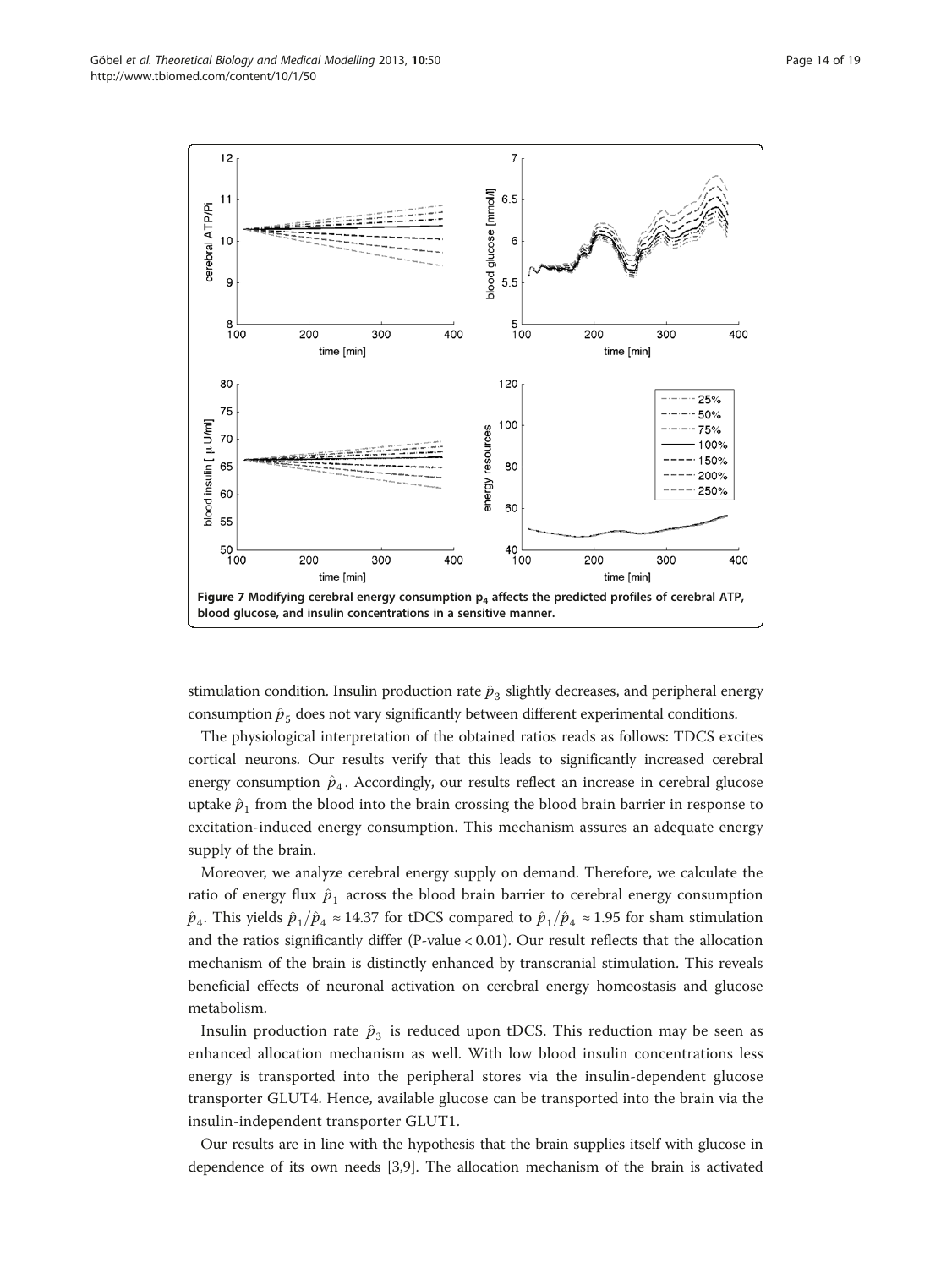<span id="page-14-0"></span>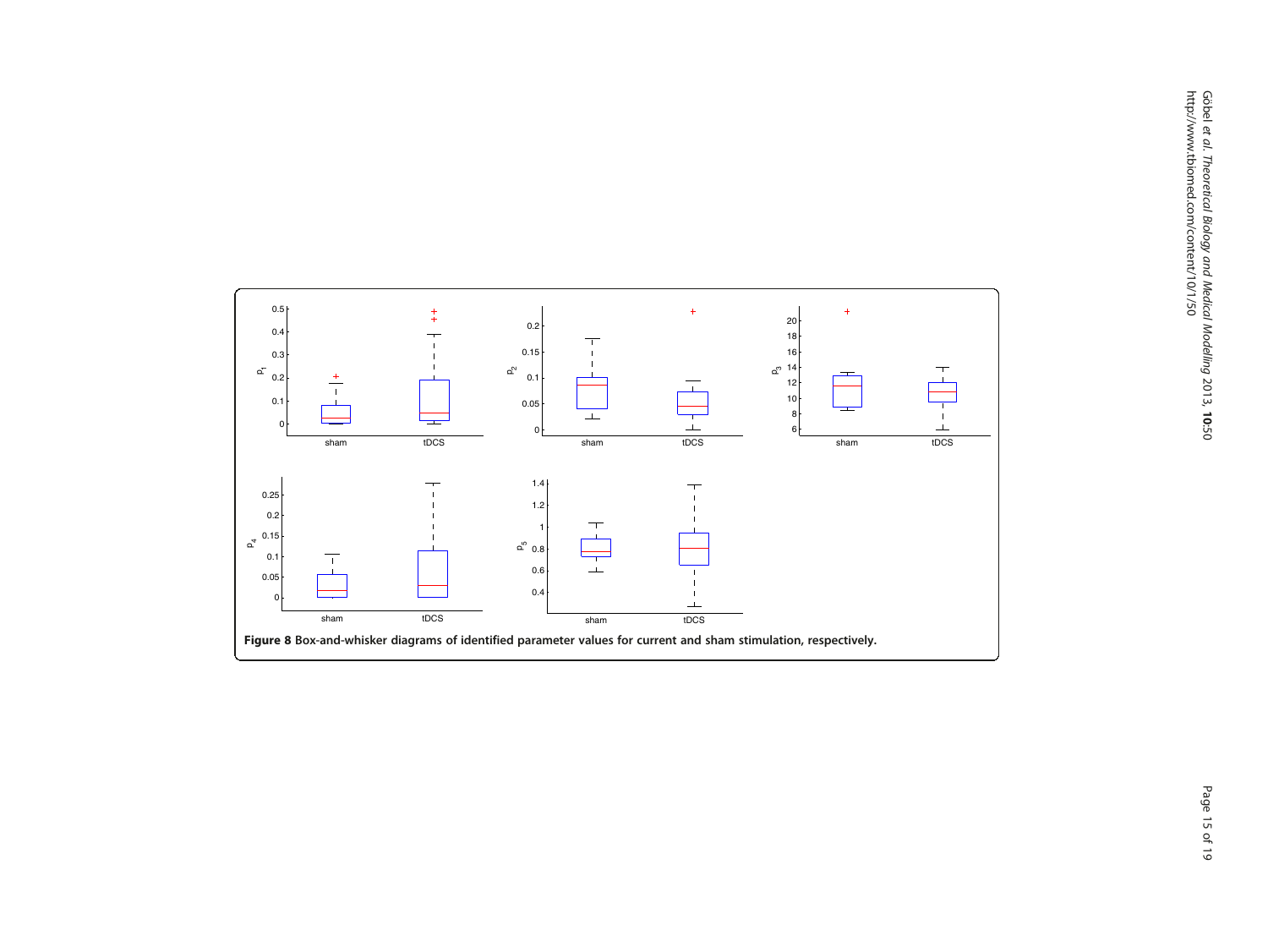|                            | sham                | tDCS                |  |
|----------------------------|---------------------|---------------------|--|
| $\hat{\boldsymbol{p}}_1$   | $0.0555 \pm 0.0709$ | $0.1362 \pm 0.1752$ |  |
| $\hat{\boldsymbol{p}}_2$   | $0.0785 \pm 0.0463$ | $0.0583 \pm 0.0559$ |  |
| $\hat{\boldsymbol{p}}_3$   | $11.6895 + 3.5051$  | $10.4485 + 2.2179$  |  |
| $\hat{\boldsymbol{p}}_4$   | $0.0320 \pm 0.0380$ | $0.0722 \pm 0.0896$ |  |
| $\hat{\boldsymbol{p}}_{5}$ | $0.7983 + 0.1320$   | $0.8018 + 0.2702$   |  |

<span id="page-15-0"></span>Table 1 Mean estimated parameter values and respective standard errors of mean

with low high-energy phosphate content in the brain and the available energy is allocated to the brain.

Our findings explain the experimentally observed biphasic effect of tDCS on cerebral energy content, compare [[25](#page-17-0)]. Neuronal excitation increases cerebral energy consumption  $\hat{p}_4$  leading to a drop in high-energy phosphate content in the brain. Our results reveal a significant increase in glucose transport rate  $\hat{p}_1$  across the blood brain barrier upon tDCS. Furthermore, cerebral energy supply on demand  $\hat{p}_1/\hat{p}_4$  is enhanced. These observations explain the subsequent rise of cerebral high-energy phosphates above basal levels. The increase in cerebral glucose uptake in response to excitation-induced energy consumption thereby provides a conceivable explanation for the experimental observations. The allocation mechanism of the brain ensures cerebral energy supply.

Additionally, we find a significant decrease in energy flux  $\hat{p}_2$  from peripheral tissue into the blood. This result is in line with the experimental measurements revealing suppression of the HPA system. Stress hormones such as cortisol induce gluconeogenesis mainly in the liver and thereby enhance the glucose flux from the resources into the blood. Reduced peripheral glucose release in conjunction with increased cerebral glucose uptake provides explanations for improved glucose tolerance.

Peripheral energy consumption  $\hat{p}_5$  remains almost identical since the subjects are not physically active during examinations and therefore, the result meets the expectations. The obtained results are physiologically reasonable. Our investigations provide evidence for the experimentally observed changes in cerebral and peripheral energy metabolism upon tDCS. The results shed light on underlying physiological processes that are not measurable within the scope of a human experimental approach.

# Conclusions

For the first time, the relationship between neuronal brain activity and systemic energy metabolism was investigated in the experimental study [\[25](#page-17-0)] discussed and presented in [Experimental study](#page-2-0) section. In the present study, collected experimental data are combined with the mathematical model [\[12](#page-17-0)] of the human whole body energy metabolism described in [Brain-centered energy metabolism model](#page-4-0) section. Thereby, we predicted physiological relations and gained information about underlying physiological

Table 2 Ratios of mean estimated parameter values for tDCS compared with sham condition

| tDCS/sham | ATA<br>$- \cdot -$ | n<br>◡., | $\Omega$ | $\sim$ $\sim$<br>$- - -$ |  |
|-----------|--------------------|----------|----------|--------------------------|--|

<sup>a</sup>Significance, P = 0.04, <sup>b</sup>Significance, P = 0.08, and <sup>c</sup>Significance, P = 0.03. Statistical analyses were performed by analysis of variance to identify main effects in experimental condition comparisons.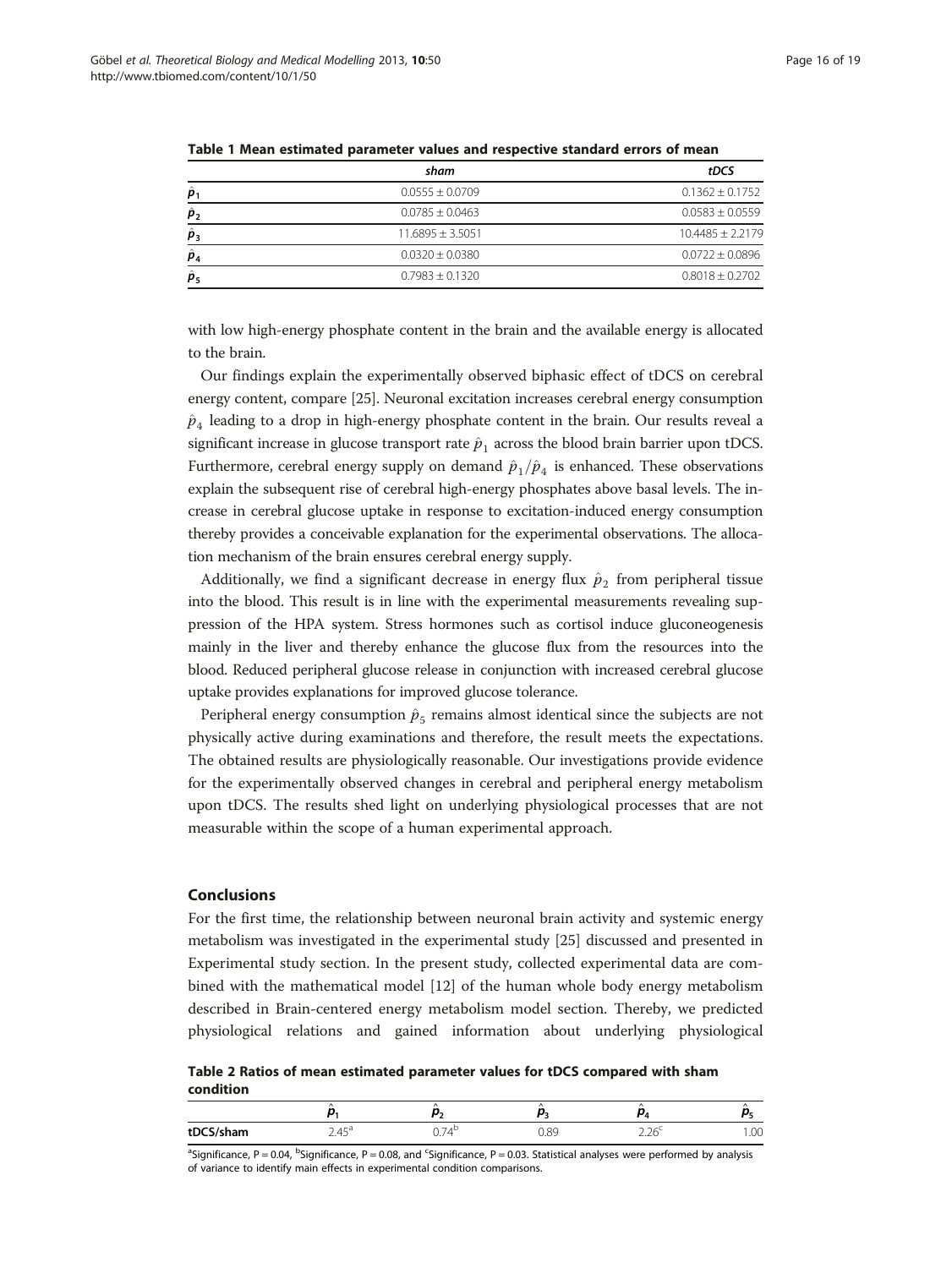mechanisms. Additional validation of the model estimates on independent data is desirable and subject to further investigations.

Modeling approaches, especially in physiological applications, feature limitations in their compactness and in validity of the model functions. Energy homeostasis comprises a tremendous number of metabolites and complex physiological interrelations that are sufficiently relevant to be considered in the model equations. Moreover, most of these mechanisms are not yet sufficiently quantified to be used in mathematical models. To account for these limitations, we restricted our mathematical model to only include widely accepted and fundamental physiological relations. We showed that the whole-body energy metabolism can be realistically modeled and experimental data are reasonably predicted. Therefore, limited but relevant conclusions can be drawn from our findings. Nevertheless, in future work we aim to include further model refinements.

We are able to identify parameter values, for which our mathematical model reproduces experimentally acquired data, see Section 3.1. Our results verify the presented physiological mechanisms and validate the mathematical model. We for the first time developed a mathematical model predicting experimental data of cerebral and peripheral metabolites at the same time.

As mentioned above, the parameters of our mathematical model have a physiological interpretation. Analyzing the identified model parameters thus allow to draw conclusions about physiological mechanisms underlying the experimental data, see [Effects of](#page-9-0) [tDCS on underlying physiological mechanisms](#page-9-0) section. Thereby, we are able to explain effects in the experimental observations.

We experimentally observe a decrease followed by an increase in cerebral high-energy phosphates upon tDCS due to neuronal activation. However, underlying physiological mechanisms explaining this experimental findings remain unknown at this point. By the validity of our parameter estimation method we can draw the following conclusions: Firstly, cerebral energy consumption significantly increases upon tDCS compared with sham stimulation. This explains the initial drop in brain energy level. Secondly, our findings reflect a significant increase in glucose transport rate across the blood brain barrier. Thirdly, we observe an improvement of the allocation mechanism upon stimulation, which is expressed by an increase in the ratio  $\hat{p}_1/\hat{p}_4$ . Enhanced glucose uptake from the blood into the brain causes rising cerebral high-energy phosphates. Our findings support the hypothesis that the brain supplies itself with sufficient energy according to its needs [[3\]](#page-17-0). Thereby, they support central aspects of the Selfish Brain Theory [\[9](#page-17-0)]. Fourthly, our findings elucidate effects of tDCS on peripheral energy metabolism, namely on glucose tolerance. Therefore, the present study gives information about effects of neuronal brain activity on systemic energy homeostasis in healthy humans.

In forthcoming investigations, we plan to investigate pathological conditions caused by deregulations in the energy metabolism such as obesity and diabetes mellitus. We want to identify model parameters of pathologic states thereby shedding light on defects causing metabolic diseases.

#### Competing interests

The authors declare that they have no competing interests.

#### Authors' contributions

BG conceived and conducted the mathematical analyses, interpreted the results, wrote and edited the manuscript, and approved the final version for submission; KMO conducted the experimental study, interpreted the results, edited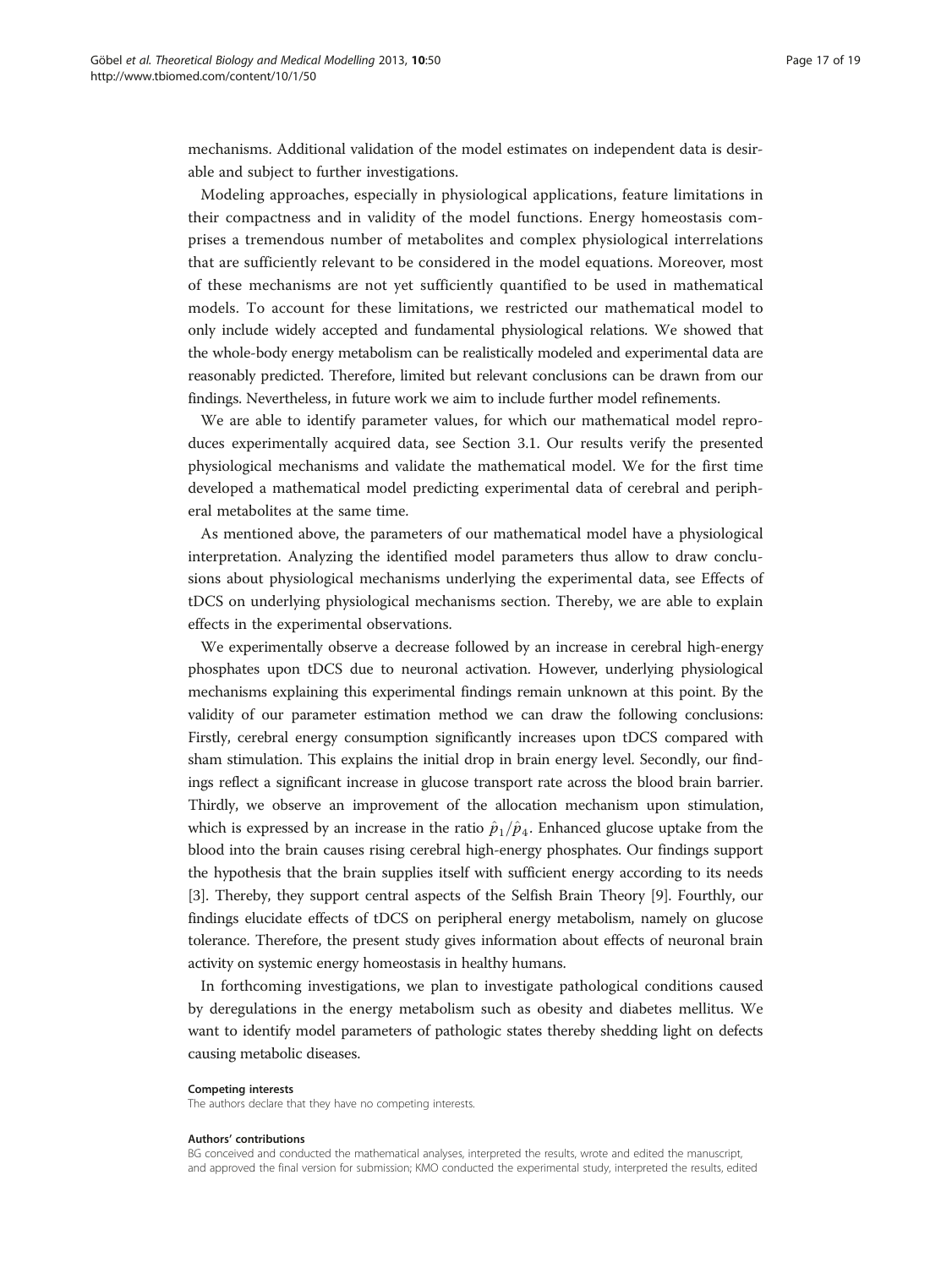<span id="page-17-0"></span>the manuscript, and approved the final version for submission; MC conceived and conducted the mathematical analyses, interpreted the results, edited the manuscript, and approved the final version for submission. All authors read and approved the final manuscript.

#### Acknowledgement

This work was supported by the Graduate School for Computing in Medicine and Life Sciences funded by the German Research Foundation [DFG GSC 235/1] and by the Federal Ministry of Education and Research (BMBF).

#### Author details

1 Institute of Mathematics and Image Computing, University of Lübeck, Ratzeburger Allee 160, 23538 Lübeck, Germany. 2 Department of Psychiatry and Psychotherapy, Division of Psychoneurobiology, University of Lübeck, Ratzeburger Allee 160, 23538 Lübeck, Germany. <sup>3</sup>Department of Mathematics, Virginia Tech, 225 Stanger Street, 474 McBryde Hall Blacksburg, VA 24061, USA.

Received: 30 January 2013 Accepted: 27 August 2013 Published: 29 August 2013

#### References

- 1. Mayer J: Glucostatic mechanism of regulation of food intake. N Engl J Med 1953, 249:13-16.
- 2. Kennedy GC: The role of depot fat in the hypothalamic control of food intake in the rat. Proc Royal Soc Lond B, Biol Sci 1953, 140:578–592.
- Magistretti PJ, Pellerin L, Rothman DL, Shulman RG: Energy on demand. Science 1999, 283:496-497.
- 4. Marty N, Dallaporta M, Thorens B: Brain glucose sensing, counterregulation, and energy homeostasis. Physiology 2007, 22:241–251.
- 5. Oltmanns KM, Melchert UH, Scholand-Engler HG, Howitz MC, Schultes B, Schweiger U, Hohagen F, Born J, Peters A, Pellerin L: Differential energetic response of brain vs. skeletal muscle upon glycemic variations in healthy humans. Am J Physiol Regul Integr Comp Physiol 2008, 294:R12–R16.
- 6. Öz G, Kumar A, Rao JP, Kodl CT, Chow L, Eberly LE, Seaquist ER: Human brain glycogen metabolism during and after hypoglycemia. Diabetes 2009, 58:1978–1985.
- 7. Schwartz MW, Porte D: Diabetes, Obesity, and the Brain. Science 2005, 307:375-379.
- 8. Peters A, Pellerin L, Dallman MF, Oltmanns KM, Schweiger U, Born J, Fehm HL: Causes of obesity: looking beyond the hypothalamus. Prog Neurobiol 2007, 81:61-88.
- 9. Peters A, Schweiger U, Pellerin L, Hubold C, Oltmanns KM, Conrad M, Schultes B, Born J, Fehm HL: The selfish brain: competition for energy resources. Neurosci Biobehav Rev 2004, 28:143–180.
- 10. Clark DD, Sokoloff L: Circulation and energy metabolism of the brain. In Molecular, cellular and medical aspects, Ed 6. Edited by Siegel GJ, Agranoff BW, Albers RW, Fisher SK, Uhler MD. Philadelphia: Lippincott-Raven; 1999:637–670.
- 11. Göbel B, Langemann D: Systemic investigation of a brain-centered model of the human energy metabolism. Theory Biosci 2011, 130:5–18.
- 12. Göbel B, Langemann D, Oltmanns KM, Chung M: Compact energy metabolism model: brain controlled energy supply. *J Theor Biol* 2010, 264:1214-1224.
- 13. Schwartz MW, Woods SC, Porte D Jr, Seeley RJ, Baskin DG: Central nervous system control of food intake. Nature 2000, 404:661–671.
- 14. Ackerman E: A mathematical model of the glucose-tolerance test. Phys Med Biol 1964, 9:203-213.
- 15. Jauch-Chara K, Friedrich A, Rezmer M, Melchert UH, Scholand-Engler GH, Hallschmid M, Oltmanns KM: Intranasal insulin suppresses food intake via enhancement of brain energy levels in humans. Diabetes 2012, 61:2261–2268.
- 16. Aubert A, Costalat R, Magistretti PJ, Pellerin L: Brain lactate kinetics: modeling evidence for neuronal lactate uptake upon activation. Proc Natl Acad Sci U S A 2005, 102:16448-16453.
- 17. Chee F, Fernando T: Closed-loop control of blood glucose. Berlin: Springer; 2007.
- 18. Chow CC, Hall KD: The dynamics of human body weight change. PLoS Comput Biol 2008, 4:1-11.
- 19. Dalla-Man C, Rizza RA, Cobelli C: Meal simulation model of the glucose-insulin system. IEEE Trans Biomed Eng 2007, 54:1740–1749.
- 20. Hall KD: Computational model of in vivo human energy metabolism during semistarvation and refeeding. Am J Physiol Endocrinol Metab 2006, 291:E23-E37.
- 21. Liu W, Tang F: Modeling a simplified regulatory system of blood glucose at molecular levels. J Theor Biol 2008, 252:608–620.
- 22. Vatov L, Kizner Z, Ruppin E, Meilin S, Manor T, Mayevsky A: Modeling brain energy metabolism and function: a multiparametric monitoring approach. Bull Math Biol 2006, 68:275–291.
- 23. Lam TK: Neuronal regulation of homeostasis by nutrient sensing. Nat Med 2010, 16:392-395.
- 24. Pocai A, Lam TK, Gutierrez-Juarez R, Obici S, Schwartz GJ, Bryan J, Aquilar-Bryan L, Rossetti L: Hypothalamic K(ATP) channels control hepatic glucose production. Nature 2005, 434:1026–1031.
- 25. Binkofski F, Loebig M, Jauch-Chara K, Bergmann S, Melchert UH, Scholand-Engler HG, Schweiger U, Pellerin L, Oltmanns KM: Brain energy consumption induced by electrical stimulation promotes systemic glucose uptake. Biol Psychiatry 2011, 70:690–695.
- 26. Nitsche MA, Paulus W: Excitability changes induced in the human motor cortex by weak transcranial direct current stimulation. J Physiol 2000, 527(Pt 3):633–639.
- 27. Iosifescu DV, Renshaw PE: 31P-magnetic resonance spectroscopy and thyroid hormones in major depressive disorder: toward a bioenergetic mechanism in depression? Harv Rev Psychiatry 2003, 11:51-63.